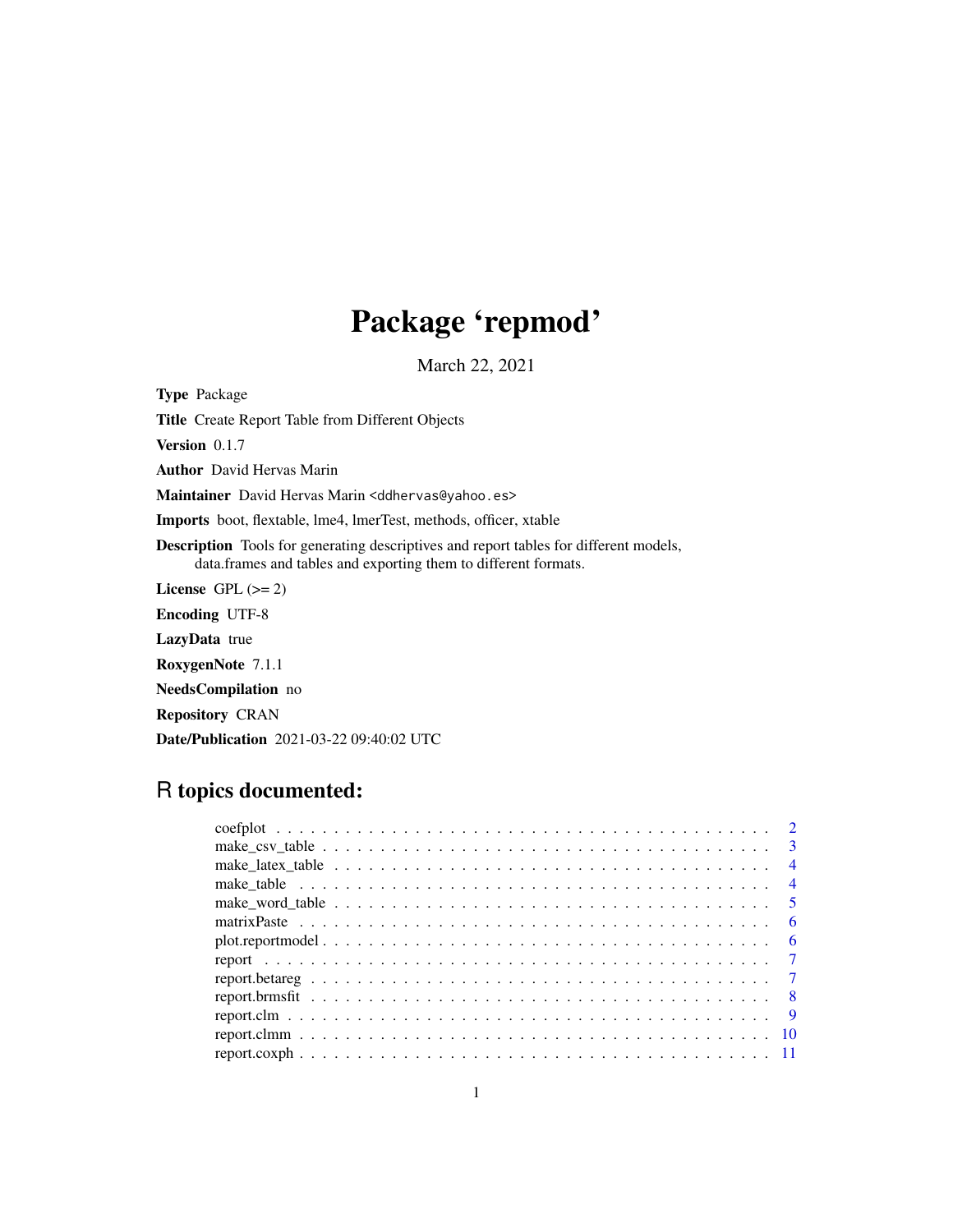#### <span id="page-1-0"></span>2 coefplot

|          | -13  |
|----------|------|
|          | 13   |
|          | 14   |
|          | -15  |
|          | -16  |
|          | -17  |
|          | -18  |
|          | - 19 |
|          |      |
|          |      |
|          |      |
|          |      |
|          |      |
|          | 24   |
|          | 24   |
| set noms | -25  |
| VarCorr  | 25   |
|          |      |

#### **Index** [26](#page-25-0)

coefplot *Plot of the coefficients of a model*

#### Description

Creates a plot of the coefficients of a model.

## Usage

```
coefplot(
 coefs,
 lwr.int = coefs,upper.int = coefs,
 offset = 0,
 coefnames = names(coefs),
 abline.pos = 0,
 sorted = FALSE,
 reverse = FALSE,
 pch = 16,
 xlim = c(min(lwr.int, na.rm = TRUE), max(upper.int, na.rm = TRUE)),
 ylim = c(1, length(coefs)),
 color = "black",
  ...
)
```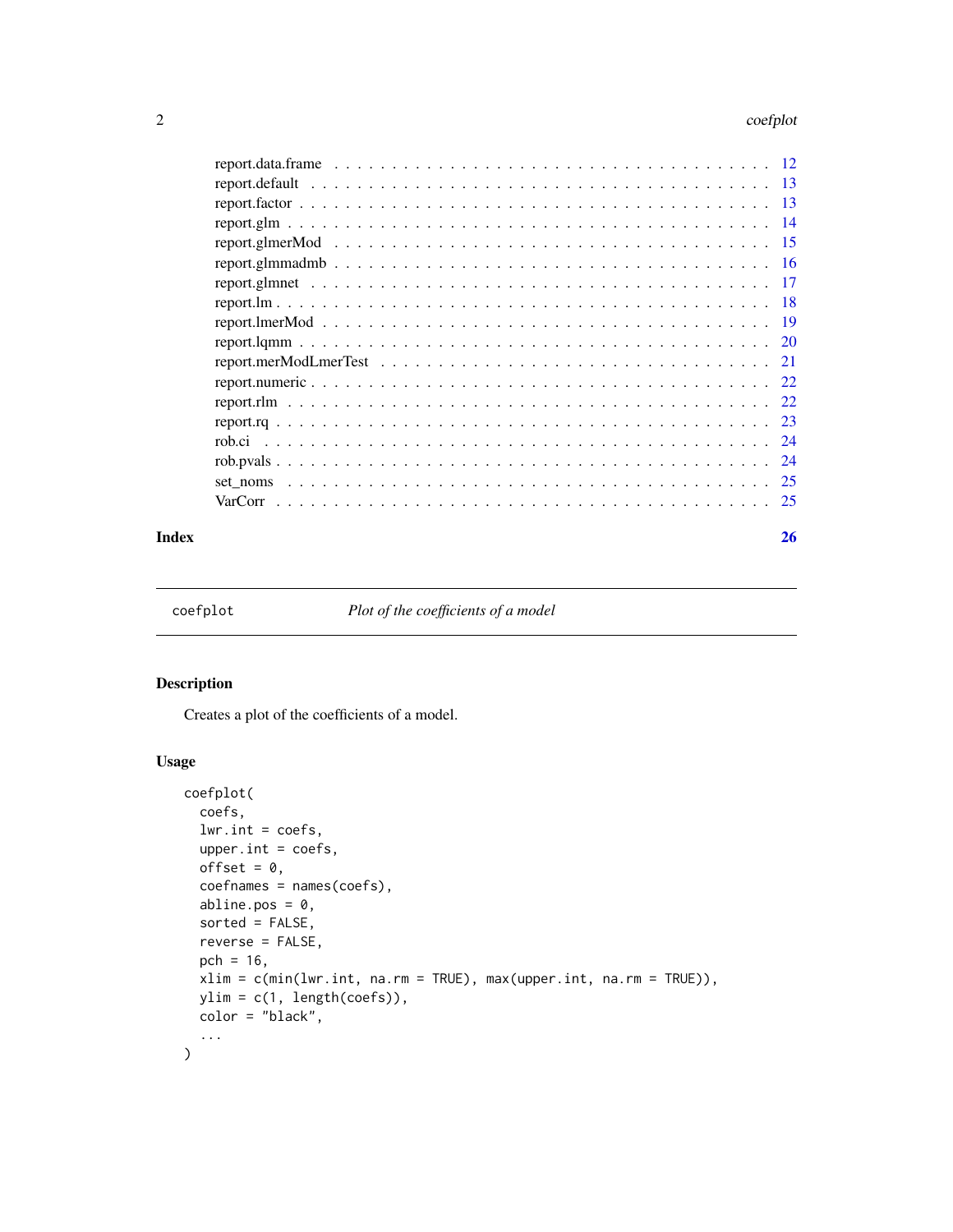#### <span id="page-2-0"></span>Arguments

| coefs      | A vector with each coefficient                            |
|------------|-----------------------------------------------------------|
| lwr.int    | A vector with the lower end of the CI                     |
| upper.int  | A vector with the upper end of the CI                     |
| offset     | Y-axis offset for the coefficients                        |
| coefnames  | Name for each variable                                    |
| abline.pos | Position for the vertical reference line                  |
| sorted     | Should the coefficients be sorted from highest to lowest? |
| reverse    | Should the order be reversed?                             |
| pch        | Type of point                                             |
| xlim       | Limits of the X-axis                                      |
| ylim       | Limits of the Y-axis                                      |
| color      | Color for the points                                      |
|            | Further arguments passed to axis()                        |

#### Value

A plot of the coefficients with their CI

#### Examples

```
lm1 <- lm(Petal.Length ~ Sepal.Width + Species, data=iris)
a<-report(lm1)
oldpar <- par()
par(mar=c(4, 10, 3, 2))
#Coefplot calling plot.reportmodel
plot(a)
par(mar=oldpar$mar) #Restore old margin values
#Manual coefplot
coefplot(coefs=c(1, 2, 3), lwr.int=c(0, 1, 2), upper.int=c(5, 6, 7), coefnames=c("A", "B", "C"))
```
make\_csv\_table *Export a table to excel*

#### Description

Exports a table to Excel.

#### Usage

make\_csv\_table(x, file, info)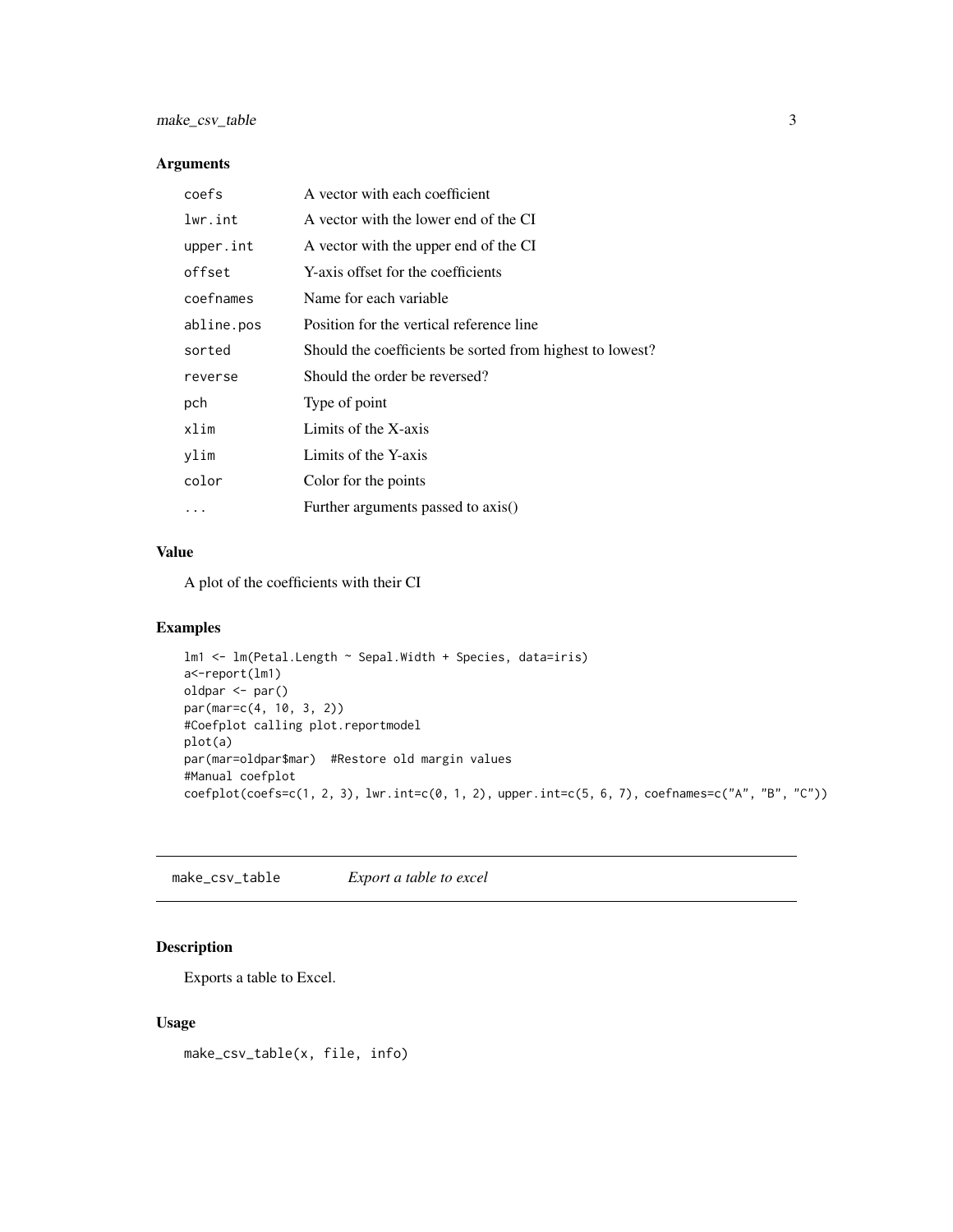#### <span id="page-3-0"></span>Arguments

| $\mathsf{x}$ | A data.frame object  |
|--------------|----------------------|
| file         | Name of the file     |
| info         | Footer for the table |

## Value

Creates a .csv file with the table

make\_latex\_table *Export a table to latex*

## Description

Exports a table to latex.

#### Usage

make\_latex\_table(x, file)

#### Arguments

| X    | A data.frame object |
|------|---------------------|
| file | Name of the file.   |

## Value

Creates a .txt file with latex code for the table

make\_table *Make a table from report*

## Description

Auxiliary function to create tables.

## Usage

make\_table(x, file, type,  $info = NULL, ...$ )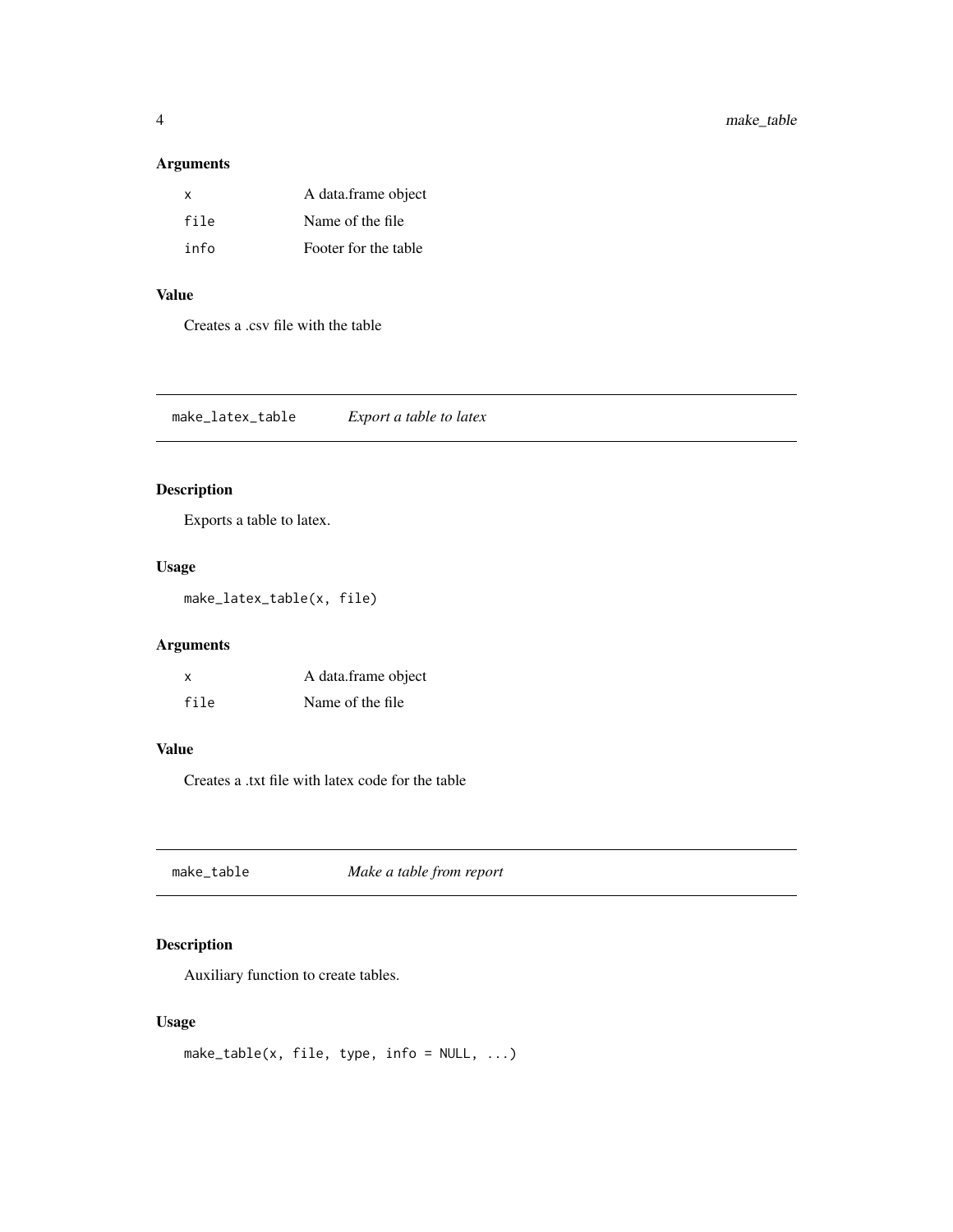## <span id="page-4-0"></span>make\_word\_table 5

## Arguments

| x    | A data frame object                             |
|------|-------------------------------------------------|
| file | Name of the file                                |
| type | Type of file                                    |
| info | Footer for the table                            |
|      | Additional parameters passed to make_word_table |

#### Value

Creates a file with the table

make\_word\_table *Export a table to word*

## Description

Exports a table to Word.

## Usage

make\_word\_table(x, file, info = NULL, use.rownames = TRUE)

## Arguments

| $\mathsf{x}$ | A data.frame object                      |
|--------------|------------------------------------------|
| file         | Name of the file.                        |
| info         | Footer for the table                     |
| use.rownames | Should row names be added to the output? |

## Value

Creates a word file with the table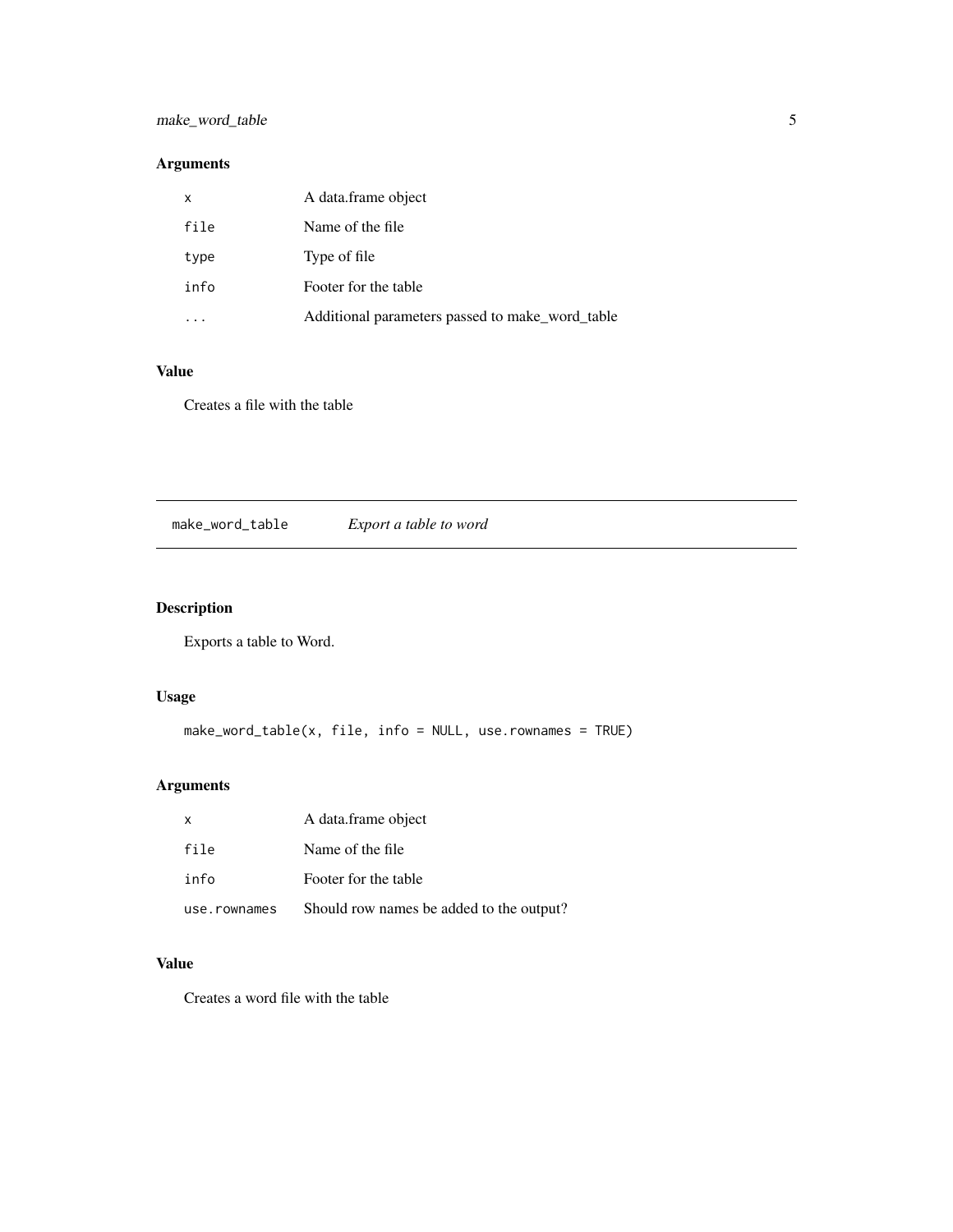<span id="page-5-0"></span>

Internal function for report.table

## Usage

```
matrixPaste(..., sep = rep(" ", length(list(...)) - 1))
```
## Arguments

| .   | Matrices to paste                |
|-----|----------------------------------|
| sep | Separator for the paste function |

#### Value

Returns a matrix with the different matrices used as input pasted together

plot.reportmodel *Coefplot for reportmodel objects*

## Description

Creates a coefplot from the reportmodel object.

#### Usage

```
## S3 method for class 'reportmodel'
plot(x, \ldots)
```
## Arguments

|          | A reportmodel object                 |
|----------|--------------------------------------|
| $\cdots$ | Further arguments passed to coefplot |

#### Value

Returns a plot of each coefficient in the model with its 95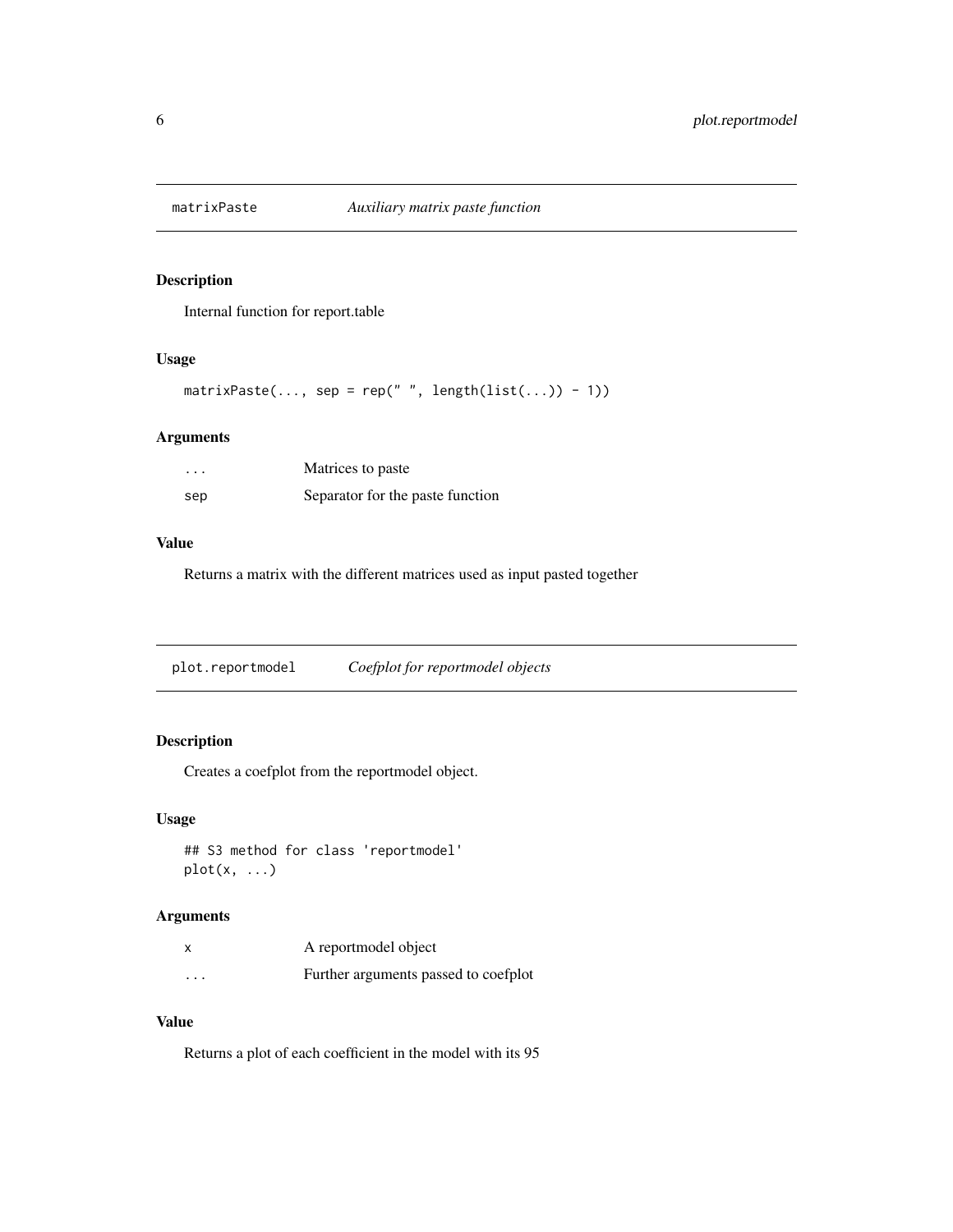#### <span id="page-6-0"></span>report that the contract of the contract of the contract of the contract of the contract of the contract of the contract of the contract of the contract of the contract of the contract of the contract of the contract of th

#### Examples

```
lm1 <- lm(Petal.Length ~ Sepal.Width + Species, data=iris)
a<-report(lm1)
oldpar <- par()
par(mar=c(4, 10, 3, 2))
plot(a) #Coefplot calling plot.reportmodel
par(mar=oldpar$mar)
```
report *Generic function for creating reporting tables*

## Description

Generic function for creating reporting tables.

#### Usage

report(x, ...)

#### Arguments

|          | An compatible object that can be summarized |
|----------|---------------------------------------------|
| $\cdots$ | further arguments passed to make table      |

#### Value

A data frame with the report table

#### Examples

```
report(iris) #Report of descriptive statistics
lm1 <- lm(Petal.Length ~ Sepal.Width + Species, data=iris)
report(lm1) #Report of model
```
report.betareg *Report from beta regression model*

#### Description

Creates a report table from a beta regression model.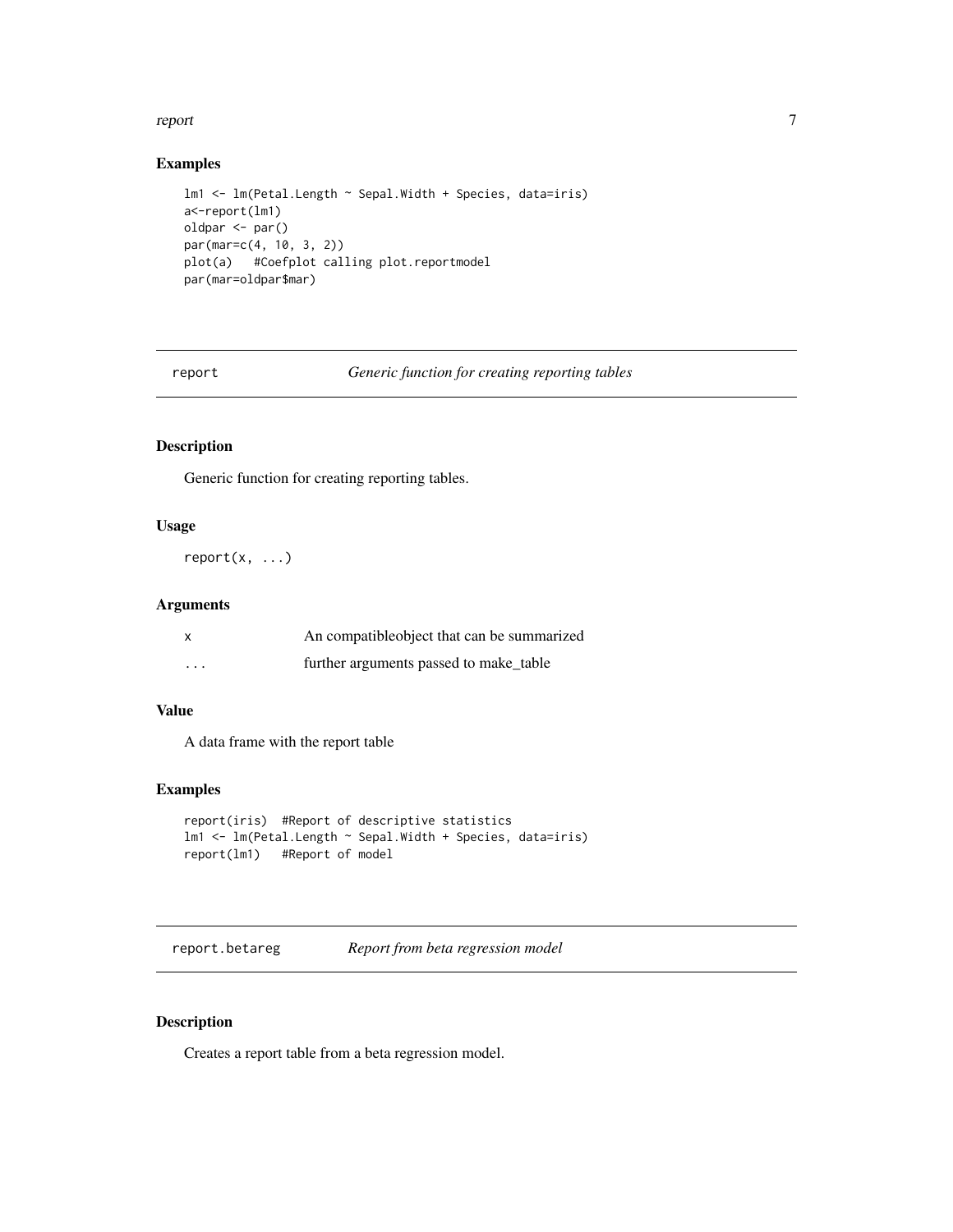## Usage

```
## S3 method for class 'betareg'
report(
  x,
 file = NULL,
  type = "word",digits = 3,
 digitspvals = 3,
  info = TRUE,print = TRUE,
  ...
)
```
## Arguments

| x           | A betareg model object                        |
|-------------|-----------------------------------------------|
| file        | Name of the file to export the table          |
| type        | Format of the file                            |
| digits      | Number of decimals                            |
| digitspvals | Number of decimals for p-values               |
| info        | If TRUE, include call in the exported table   |
| print       | Should the report table be printed on screen? |
|             | Further arguments passed to make_table        |
|             |                                               |

## Value

A data frame with the report table

report.brmsfit *Report models from brms package*

## Description

Creates a report table from model fitted by brms.

## Usage

```
## S3 method for class 'brmsfit'
report(
  x,
 file = NULL,
  type = "word",
 digits = 3,
 info = TRUE,
 print = TRUE,
  ...
\mathcal{L}
```
<span id="page-7-0"></span>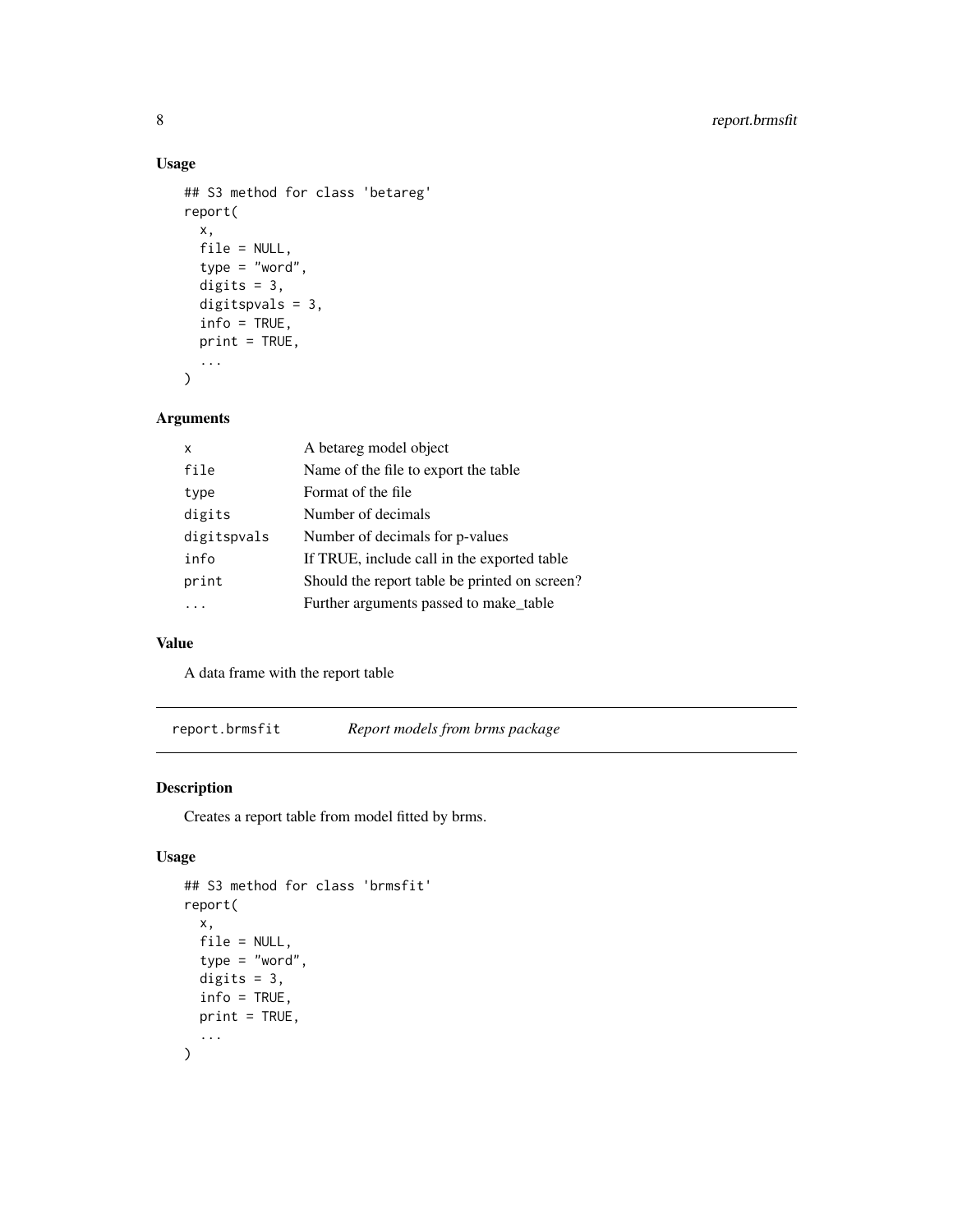## <span id="page-8-0"></span>report.clm 9

## Arguments

| x      | A brms model object                           |
|--------|-----------------------------------------------|
| file   | Name of the file to export the table          |
| type   | Format of the file                            |
| digits | Number of decimals                            |
| info   | If TRUE, include call in the exported table   |
| print  | Should the report table be printed on screen? |
|        | Further arguments passed to make_table        |

## Value

A data frame with the report table

| Report from ordinal model |
|---------------------------|
|---------------------------|

## Description

Creates a report table from an ordinal model.

## Usage

```
## S3 method for class 'clm'
report(
 x,
 file = NULL,
 type = "word",digits = 3,
 digitspvals = 3,
  info = TRUE,print = TRUE,
  ...
\mathcal{L}
```
## Arguments

| X           | An ordinal model object                       |
|-------------|-----------------------------------------------|
| file        | Name of the file to export the table          |
| type        | Format of the file                            |
| digits      | Number of decimals                            |
| digitspvals | Number of decimals for p-values               |
| info        | If TRUE, include call in the exported table   |
| print       | Should the report table be printed on screen? |
|             | Further arguments passed to make table        |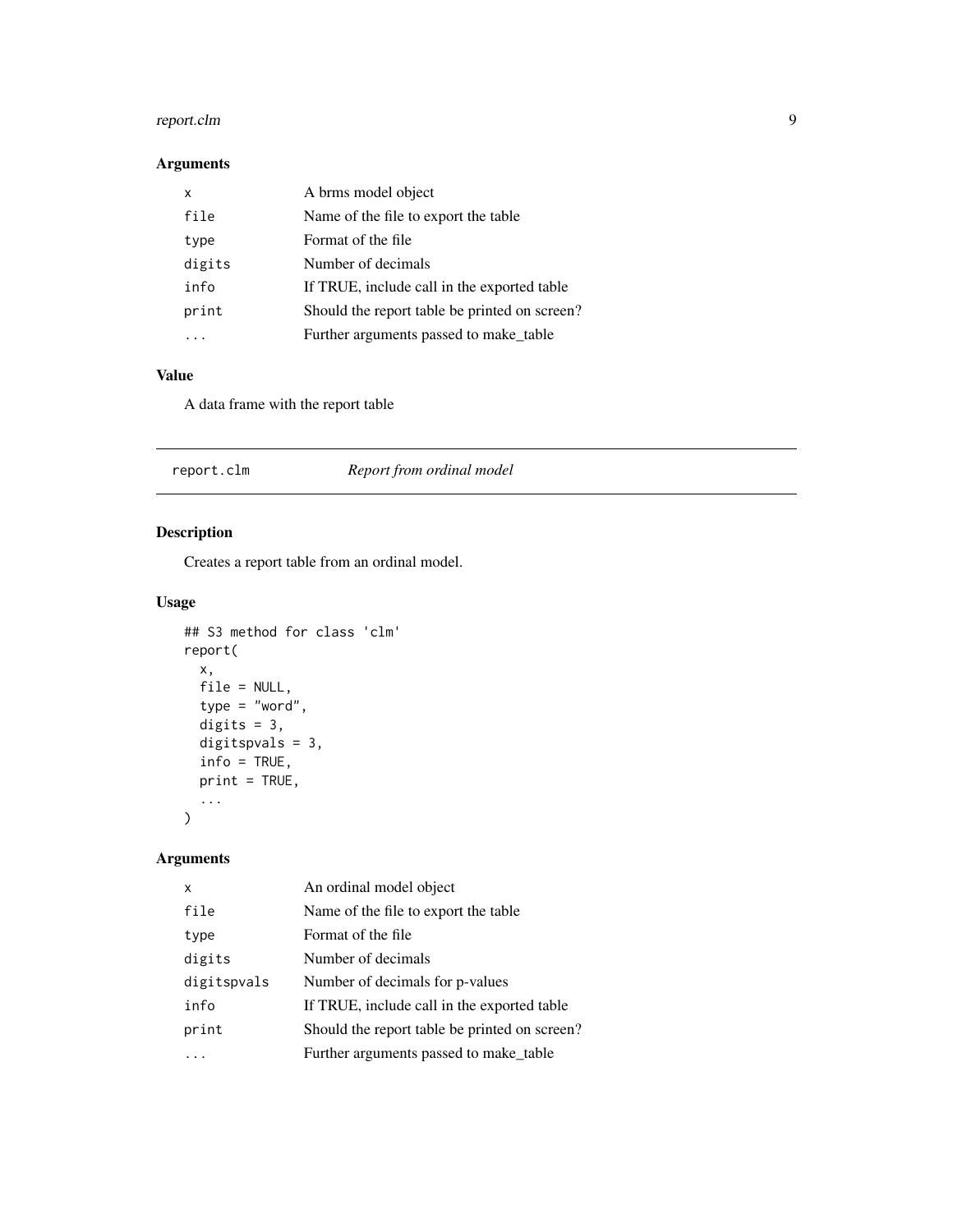## <span id="page-9-0"></span>Value

A data frame with the report table

#### report.clmm *Report from ordinal mixed model*

## Description

Creates a report table from an ordinal mixed model.

### Usage

```
## S3 method for class 'clmm'
report(
  x,
  file = NULL,
  type = "word",
  digits = 3,
  digitspvals = 3,
  info = TRUE,
  print = TRUE,
  ...
\mathcal{L}
```
#### Arguments

| x           | An ordinal model object                       |
|-------------|-----------------------------------------------|
| file        | Name of the file to export the table.         |
| type        | Format of the file                            |
| digits      | Number of decimals                            |
| digitspvals | Number of decimals for p-values               |
| info        | If TRUE, include call in the exported table   |
| print       | Should the report table be printed on screen? |
|             | Further arguments passed to make_table        |

## Value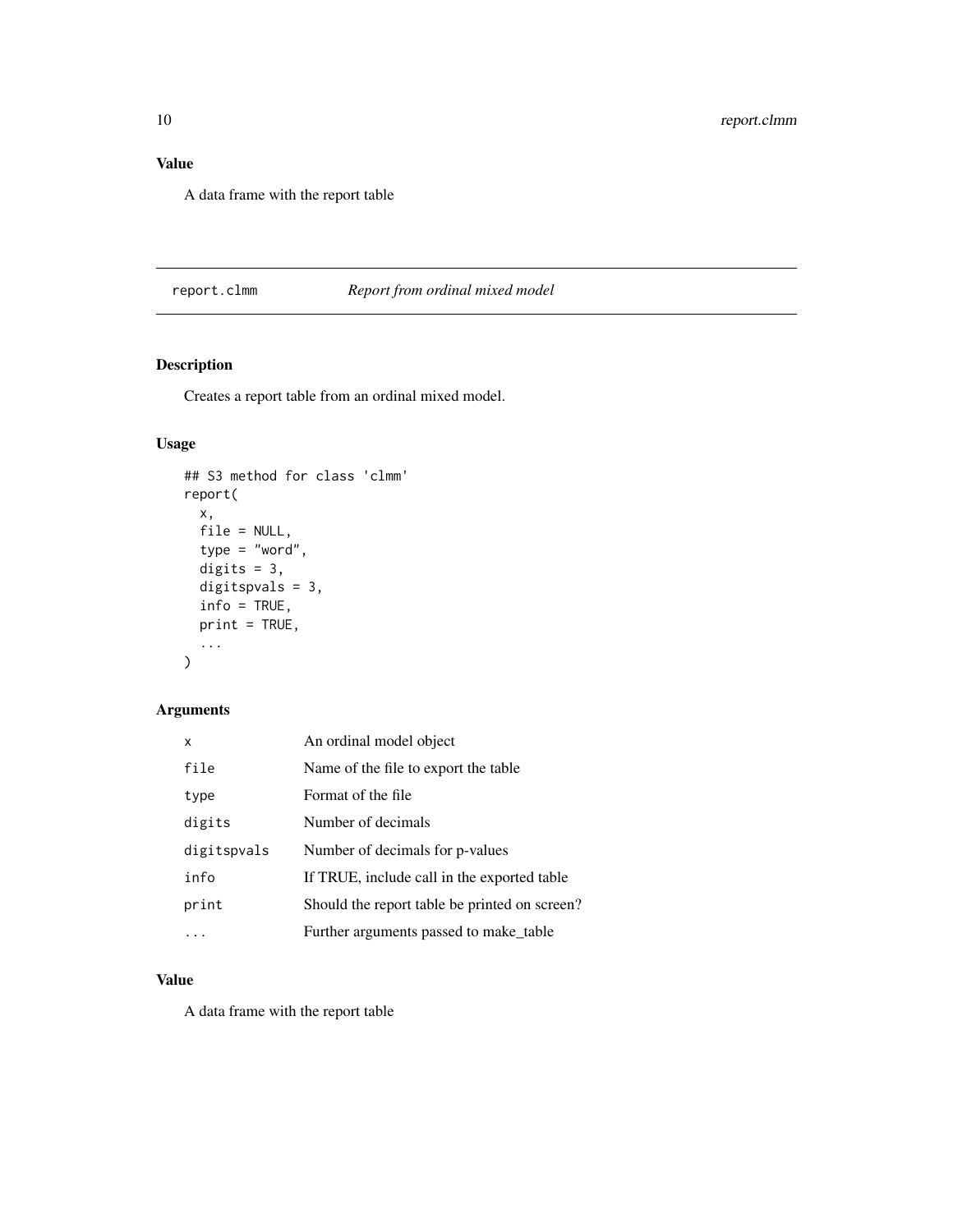<span id="page-10-0"></span>

Creates a report table from a cox model.

## Usage

```
## S3 method for class 'coxph'
report(
 x,
 file = NULL,
 type = "word",digits = 3,
 digitspvals = 3,
 info = TRUE,
 print = TRUE,
  ...
)
```
## Arguments

| x           | A cox model object                            |
|-------------|-----------------------------------------------|
| file        | Name of the file to export the table          |
| type        | Format of the file                            |
| digits      | Number of decimals                            |
| digitspvals | Number of decimals for p-values               |
| info        | If TRUE, include call in the exported table   |
| print       | Should the report table be printed on screen? |
|             | Further arguments passed to make table        |

#### Value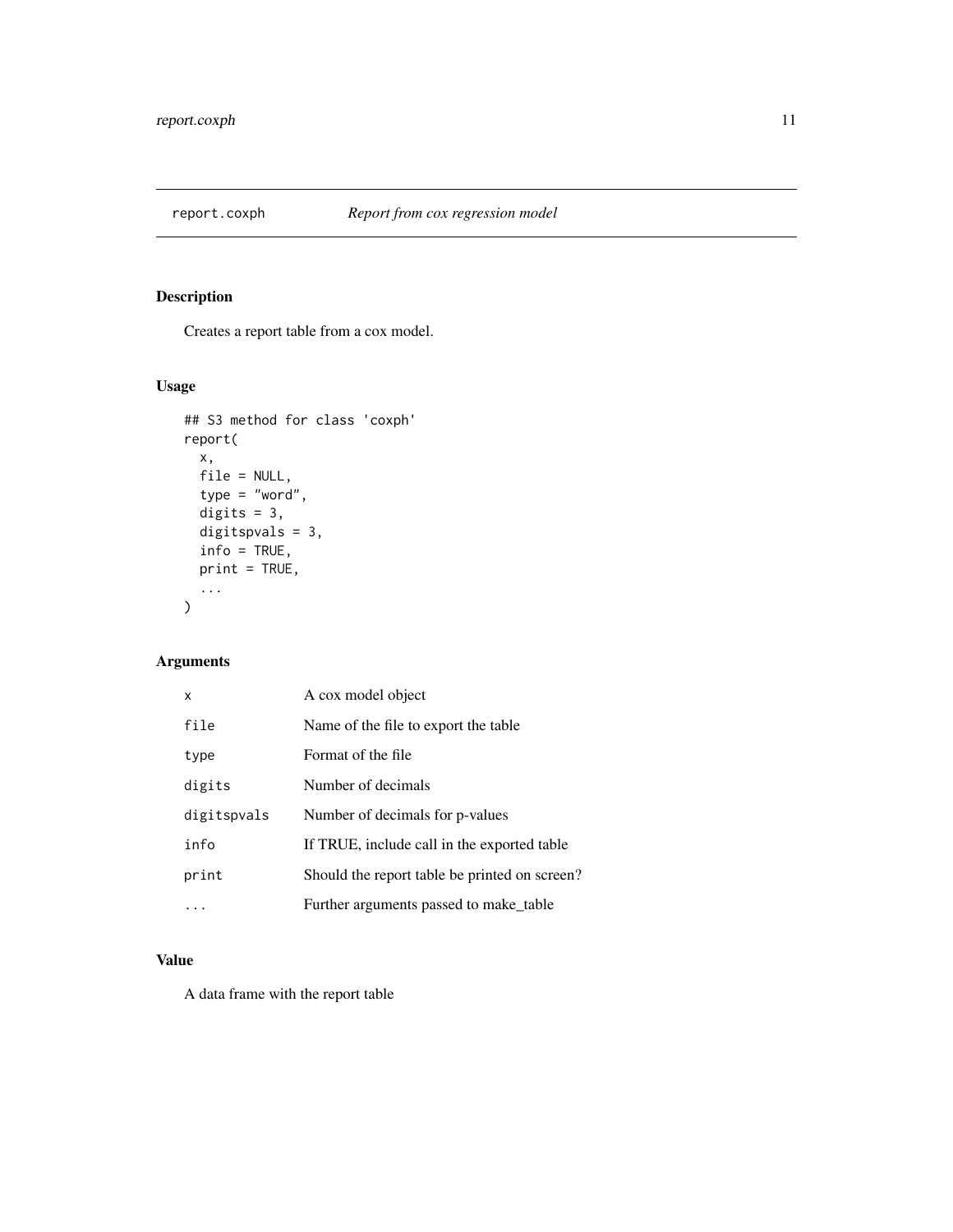<span id="page-11-0"></span>report.data.frame *Report tables of summary data*

## Description

Creates a report table ready for publication.

#### Usage

```
## S3 method for class 'data.frame'
report(
 x,
 by = NULL,
 file = NULL,
 type = "word",
 digits = 2,
 digitscat = digits,
 print = TRUE,
  ...
)
```
#### Arguments

| $\times$  | A data.frame object                                                         |
|-----------|-----------------------------------------------------------------------------|
| by        | Grouping variable for the report                                            |
| file      | Name of the file to export the table                                        |
| type      | Format of the file                                                          |
| digits    | Number of decimal places                                                    |
| digitscat | Number of decimal places for categorical variables (if different to digits) |
| print     | Should the report table be printed on screen?                               |
| $\ddotsc$ | further arguments passed to make table()                                    |

#### Value

Returns a summary table of the data in publication-friendly format

## Examples

```
report(iris)
(reporTable<-report(iris, by="Species"))
class(reporTable)
```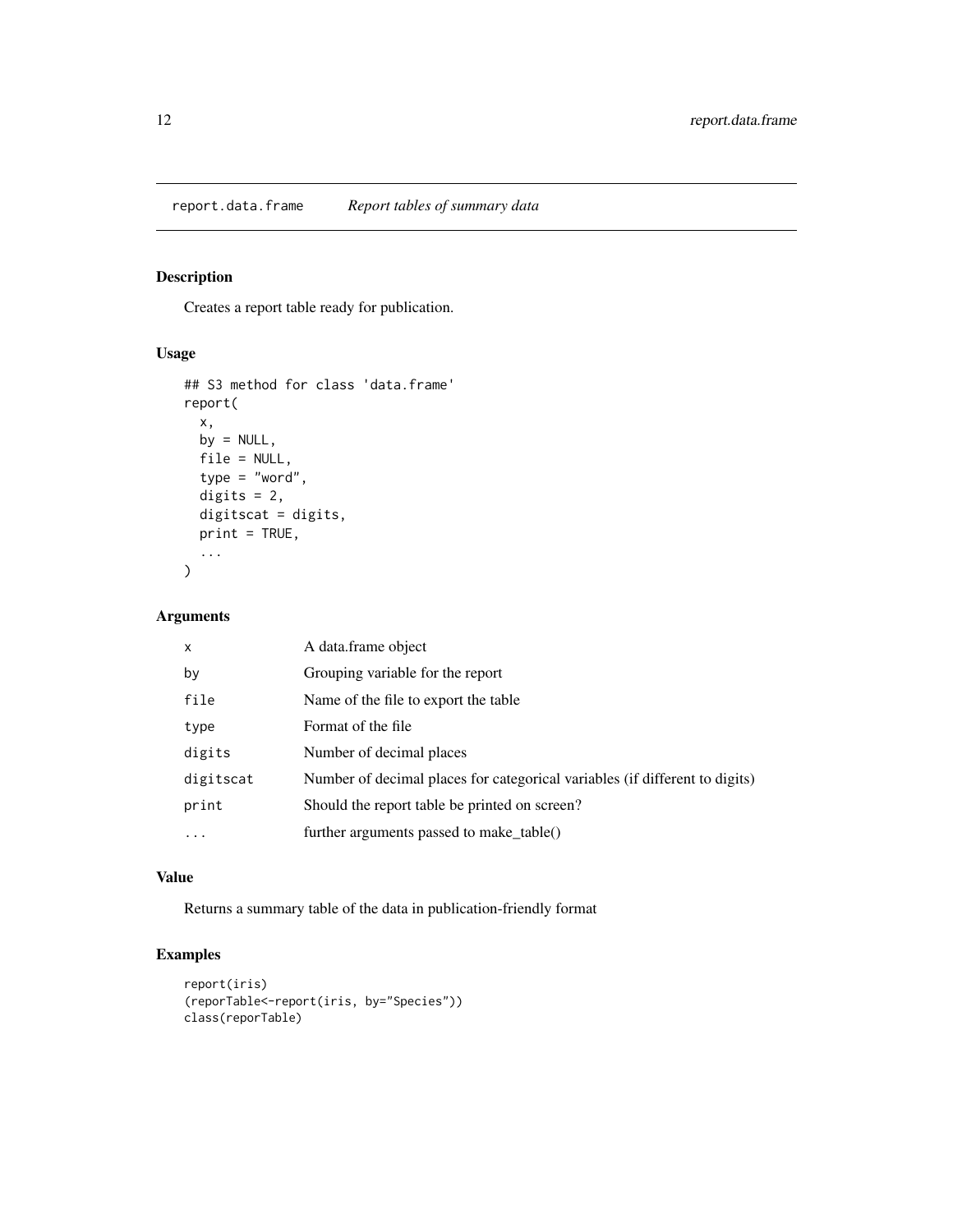<span id="page-12-0"></span>report.default *Default function for report*

## Description

This is a default function for calling summary $(x)$  on non-implemented classes.

#### Usage

## Default S3 method:  $report(x, \ldots)$ 

#### Arguments

|          | Any object without specific report function |
|----------|---------------------------------------------|
| $\cdots$ | further arguments passed to summary         |

#### Value

A summary of the object

report.factor *Report from categorical variable*

#### Description

Creates a report table.

#### Usage

```
## S3 method for class 'factor'
report(x, ...)
```
## Arguments

|                         | A categorical variable                 |
|-------------------------|----------------------------------------|
| $\cdot$ $\cdot$ $\cdot$ | Further arguments passed to make_table |

#### Value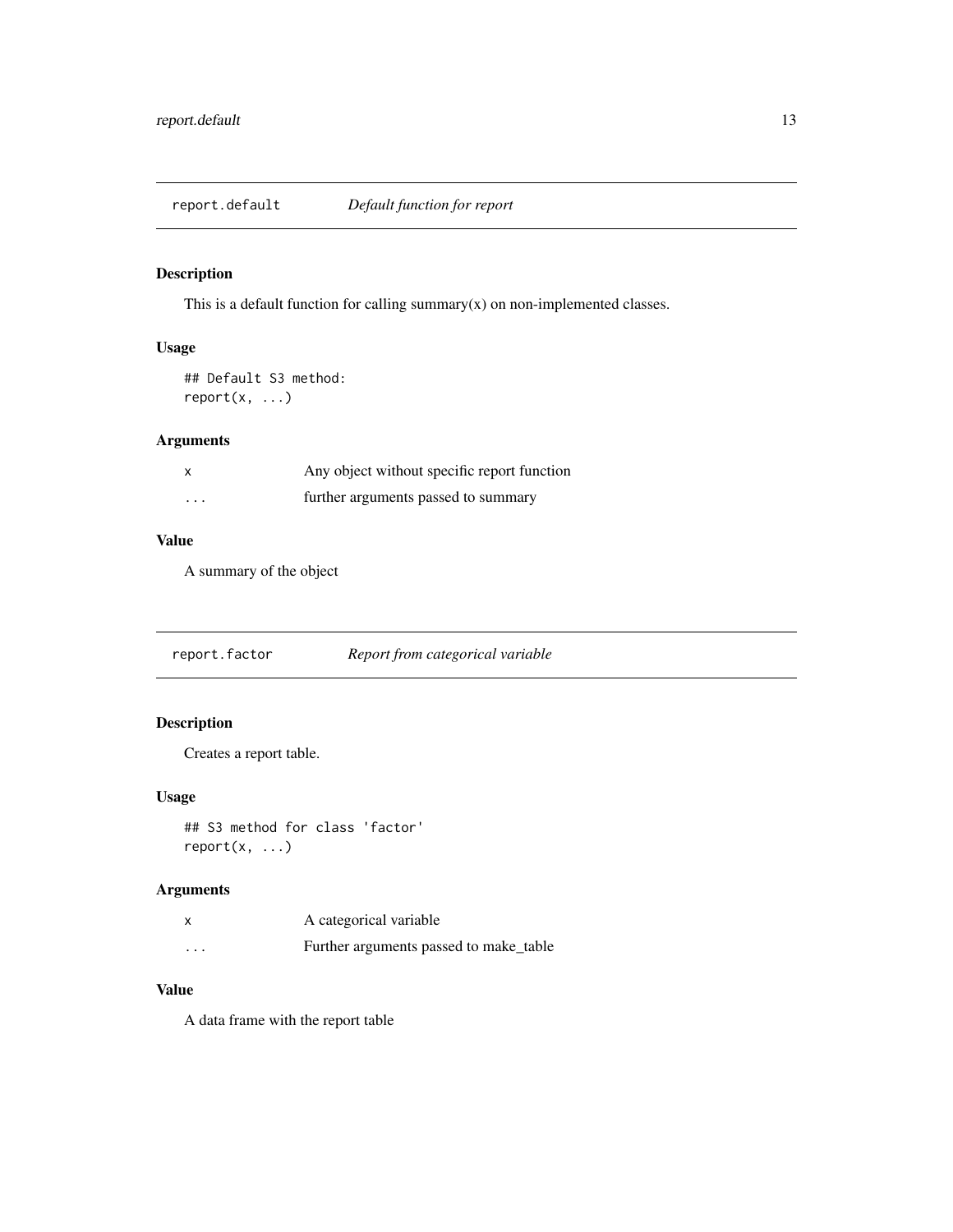<span id="page-13-0"></span>

Creates a report table from a generalized linear model.

## Usage

```
## S3 method for class 'glm'
report(
 x,
 file = NULL,
 type = "word",digits = 3,
 digitspvals = 3,
  info = TRUE,
 print = TRUE,
  ...
)
```
#### Arguments

| x           | A generalized linear model object             |
|-------------|-----------------------------------------------|
| file        | Name of the file to export the table          |
| type        | Format of the file                            |
| digits      | Number of decimals                            |
| digitspvals | Number of decimals for p-values               |
| info        | If TRUE, include call in the exported table   |
| print       | Should the report table be printed on screen? |
|             | Further arguments passed to make_table        |

## Value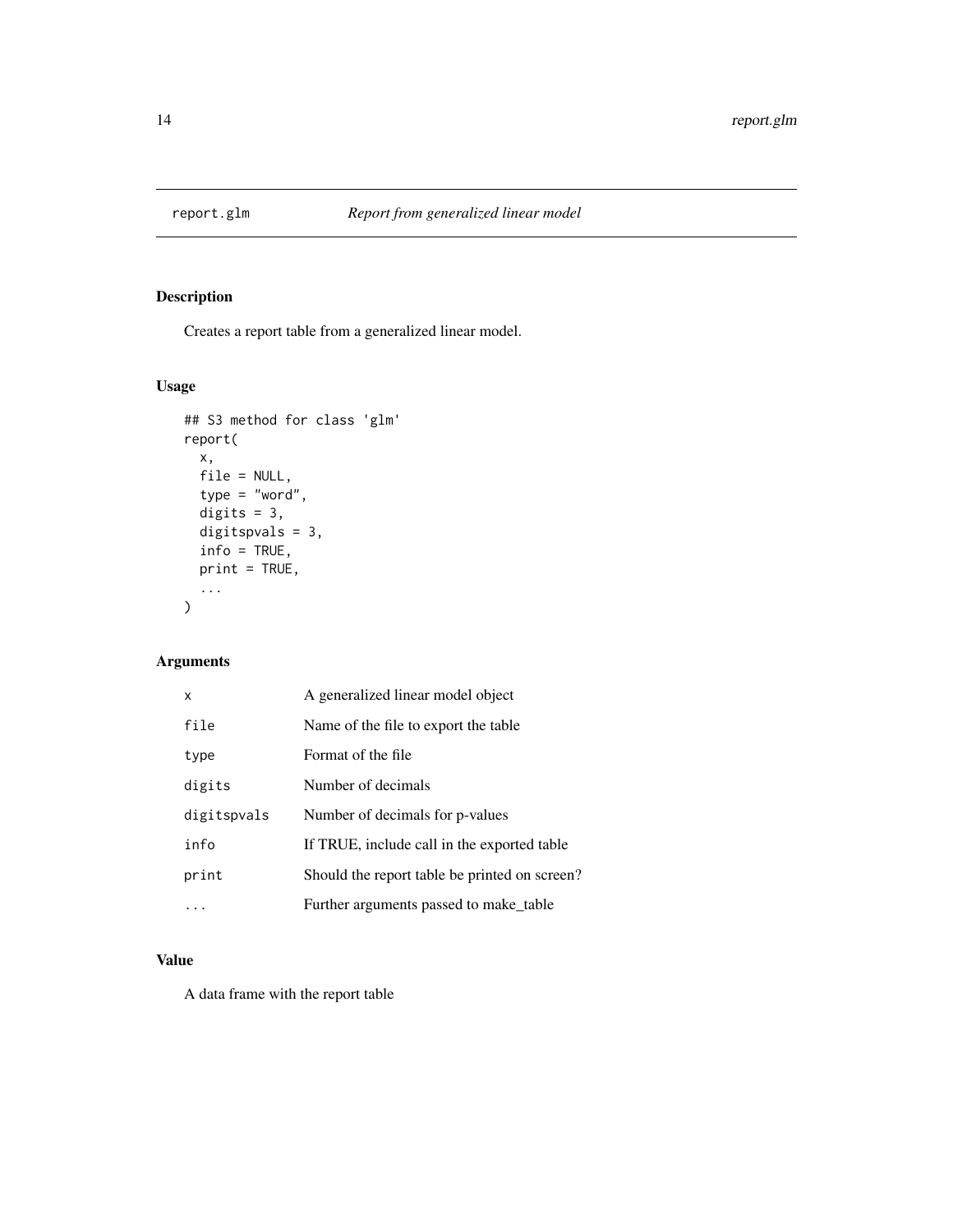<span id="page-14-0"></span>

Creates a report table from a generalized linear mixed model.

#### Usage

```
## S3 method for class 'glmerMod'
report(
 x,
 file = NULL,
  type = "word",
 digits = 3,
 digitspvals = 3,
  info = TRUE,
 print = TRUE,
  ...
)
```
## Arguments

| x           | A generalized linear mixed model object       |
|-------------|-----------------------------------------------|
| file        | Name of the file to export the table          |
| type        | Format of the file                            |
| digits      | Number of decimals                            |
| digitspvals | Number of decimals for p-values               |
| info        | If TRUE, include call in the exported table   |
| print       | Should the report table be printed on screen? |
|             | Further arguments passed to make_table        |

## Value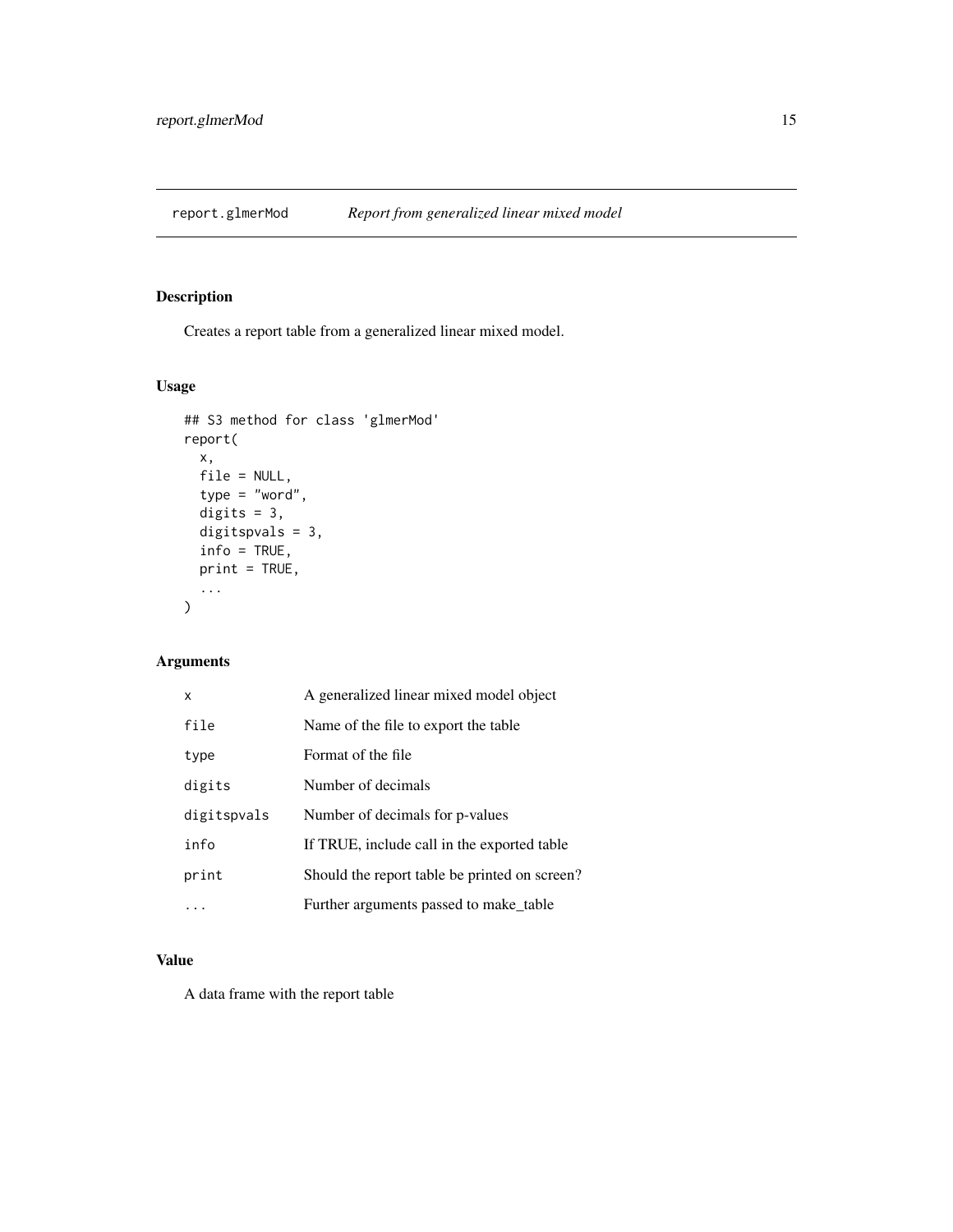<span id="page-15-0"></span>

Creates a report table from a glmmadmb model.

#### Usage

```
## S3 method for class 'glmmadmb'
report(
 x,
 file = NULL,
  type = "word",
 digits = 3,
 digitspvals = 3,
  info = TRUE,
 print = TRUE,
  ...
)
```
#### Arguments

| x           | A generalized linear mixed model object (glmmabmb) |
|-------------|----------------------------------------------------|
| file        | Name of the file to export the table.              |
| type        | Format of the file                                 |
| digits      | Number of decimals                                 |
| digitspvals | Number of decimals for p-values                    |
| info        | If TRUE, include call in the exported table        |
| print       | Should the report table be printed on screen?      |
|             | Further arguments passed to make table             |

## Value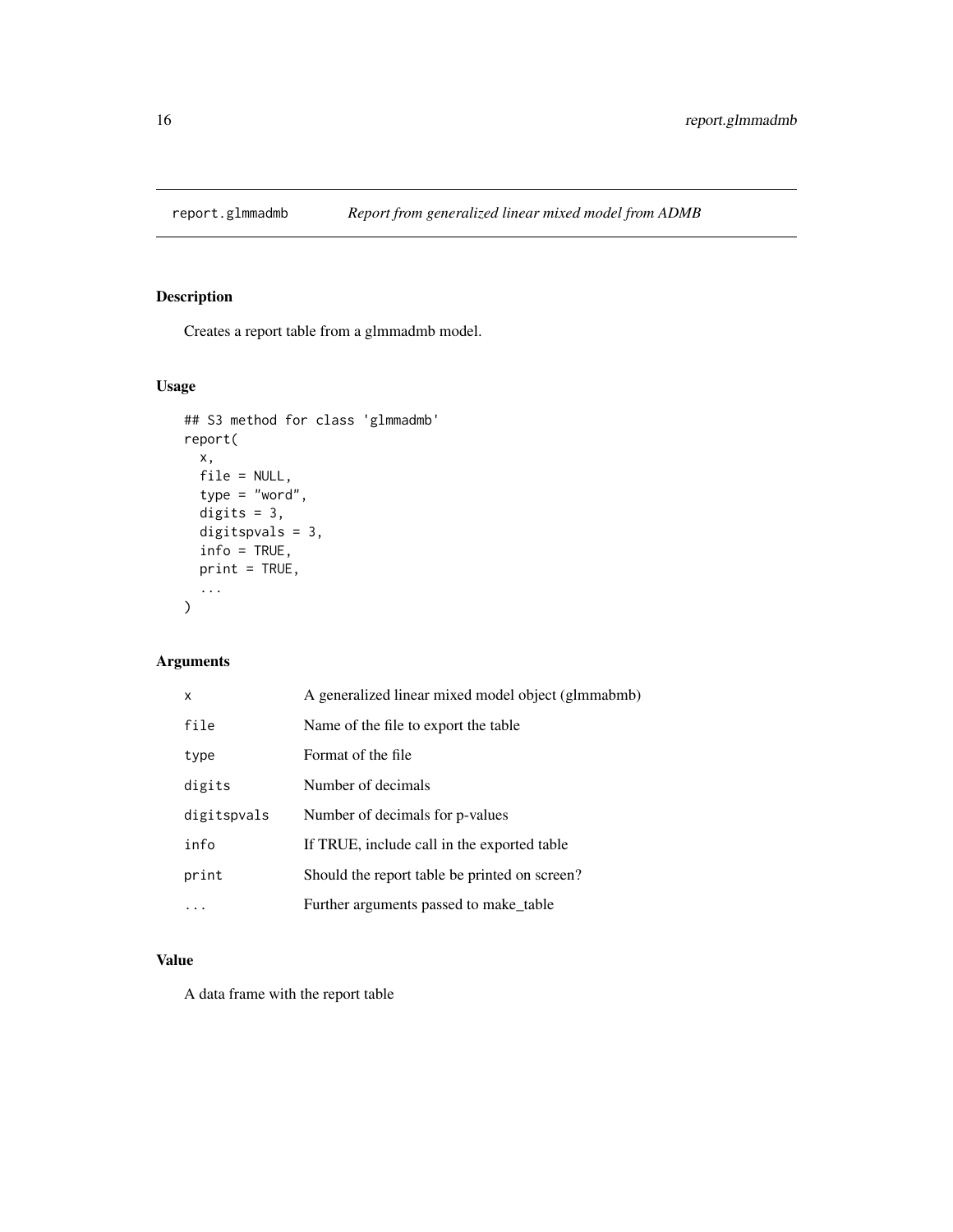<span id="page-16-0"></span>

Creates a report table from models fitted by glmnet.

## Usage

```
## S3 method for class 'glmnet'
report(
 x,
  s,
 gamma = 1,
 drop.zero = TRUE,
 file = NULL,
  type = "word",
 digits = 3,
  info = TRUE,
 print = TRUE,
  ...
\mathcal{L}
```
## Arguments

| $\mathsf{x}$ | A glmnet model object                                                      |
|--------------|----------------------------------------------------------------------------|
| S            | Value of lambda for estimating the coefficients                            |
| gamma        | Value of gamma for estimating the coefficients (only used in relaxed fits) |
| drop.zero    | Should zero coefficients be dropped?                                       |
| file         | Name of the file to export the table                                       |
| type         | Format of the file                                                         |
| digits       | Number of decimals                                                         |
| info         | If TRUE, include call in the exported table                                |
| print        | Should the report table be printed on screen?                              |
|              | Further arguments passed to make_table                                     |
|              |                                                                            |

#### Value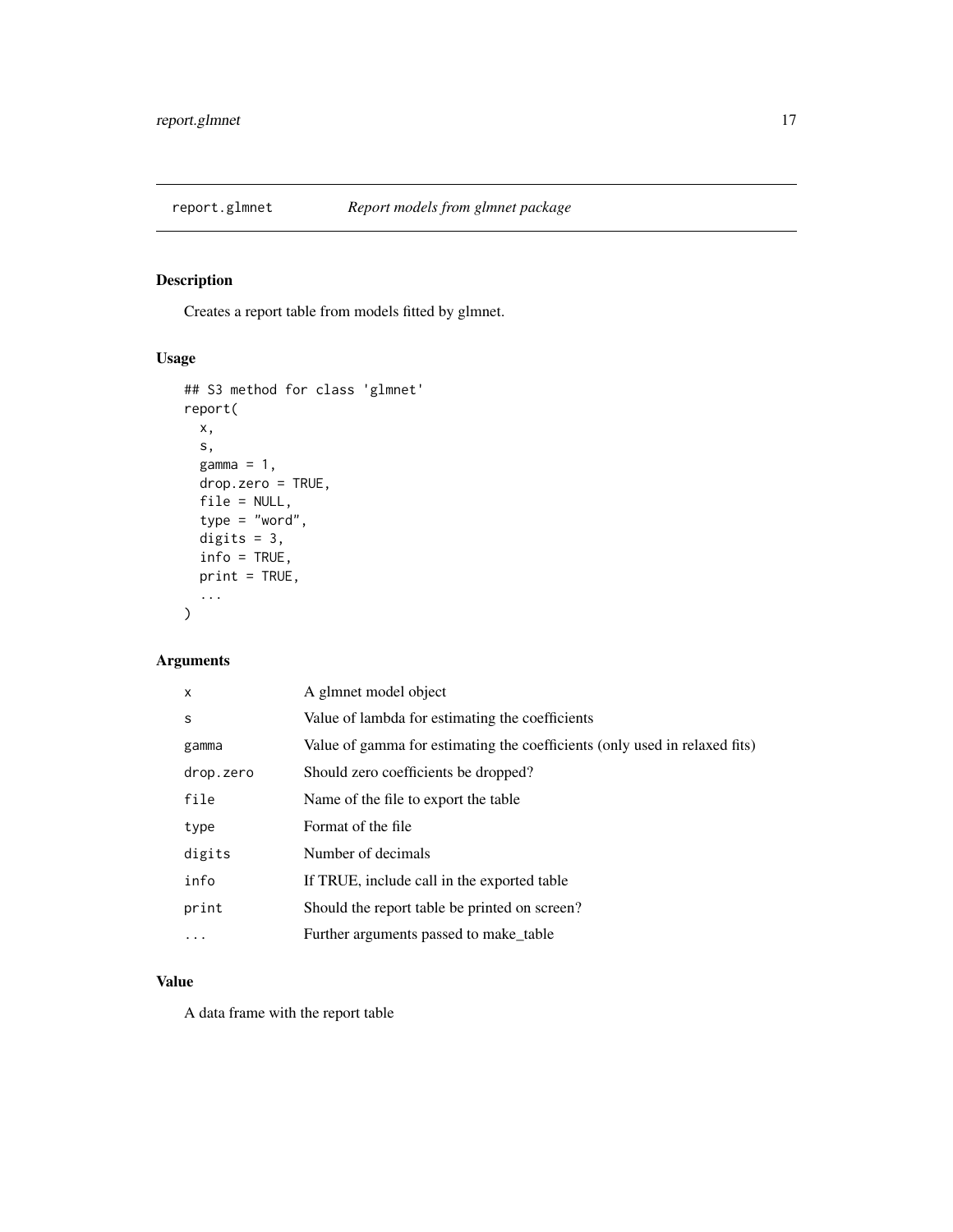<span id="page-17-0"></span>

Creates a report table from a linear model.

## Usage

```
## S3 method for class 'lm'
report(
 x,
 file = NULL,
 type = "word",digits = 3,
 digitspvals = 3,
  info = TRUE,
 print = TRUE,
  ...
)
```
## Arguments

| x           | A linear model object                         |
|-------------|-----------------------------------------------|
| file        | Name of the file to export the table          |
| type        | Format of the file                            |
| digits      | Number of decimals                            |
| digitspvals | Number of decimals for p-values               |
| info        | If TRUE, include call in the exported table   |
| print       | Should the report table be printed on screen? |
|             | Further arguments passed to make table        |

## Value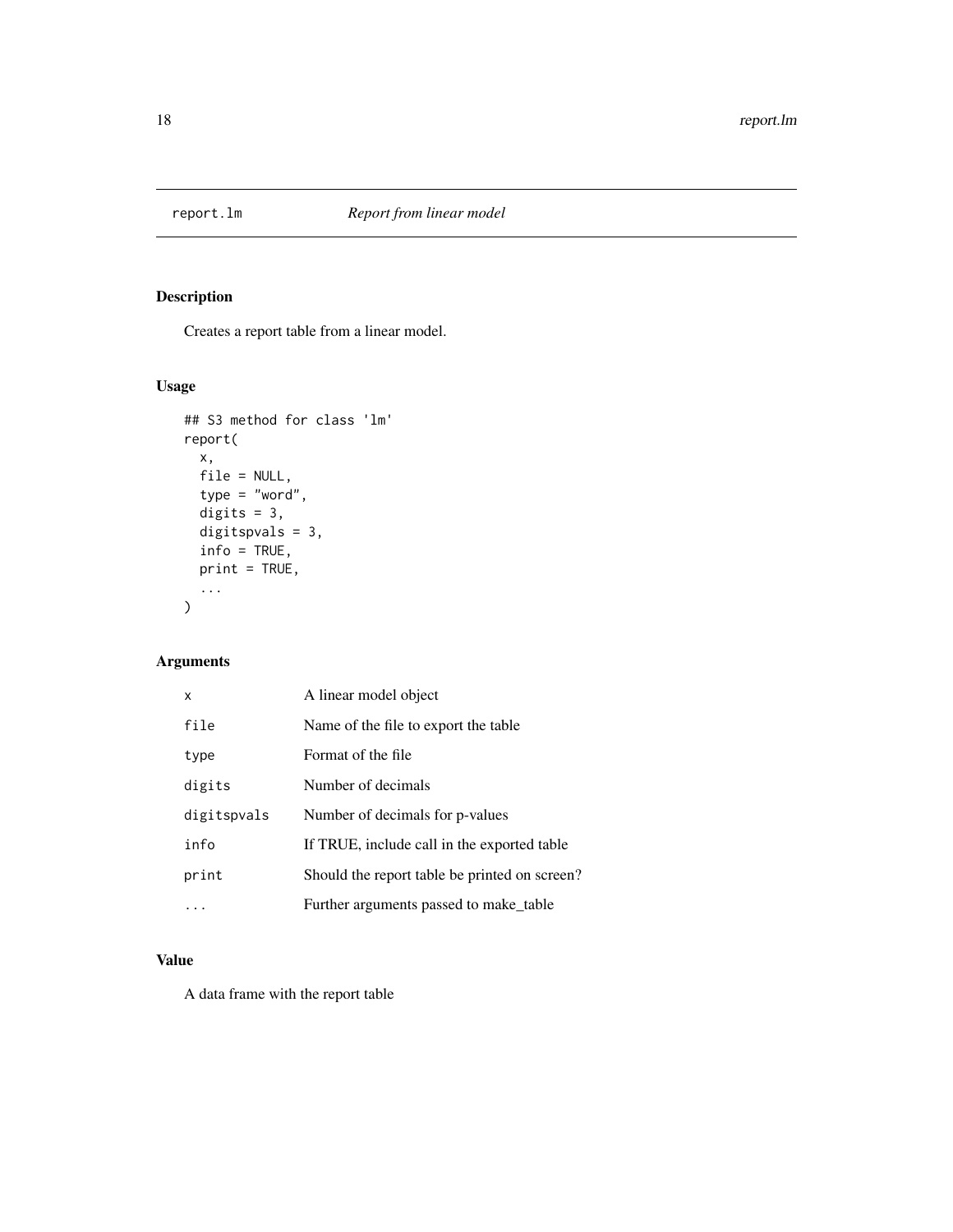<span id="page-18-0"></span>

Creates a report table from a linear mixed model.

## Usage

```
## S3 method for class 'lmerMod'
report(
 x,
 file = NULL,
 type = "word",digits = 3,
 digitspvals = 3,
  info = TRUE,
 print = TRUE,
  ...
)
```
## Arguments

| x           | A linear mixed model object                   |
|-------------|-----------------------------------------------|
| file        | Name of the file to export the table          |
| type        | Format of the file                            |
| digits      | Number of decimals                            |
| digitspvals | Number of decimals for p-values               |
| info        | If TRUE, include call in the exported table   |
| print       | Should the report table be printed on screen? |
|             | Further arguments passed to make_table        |

## Value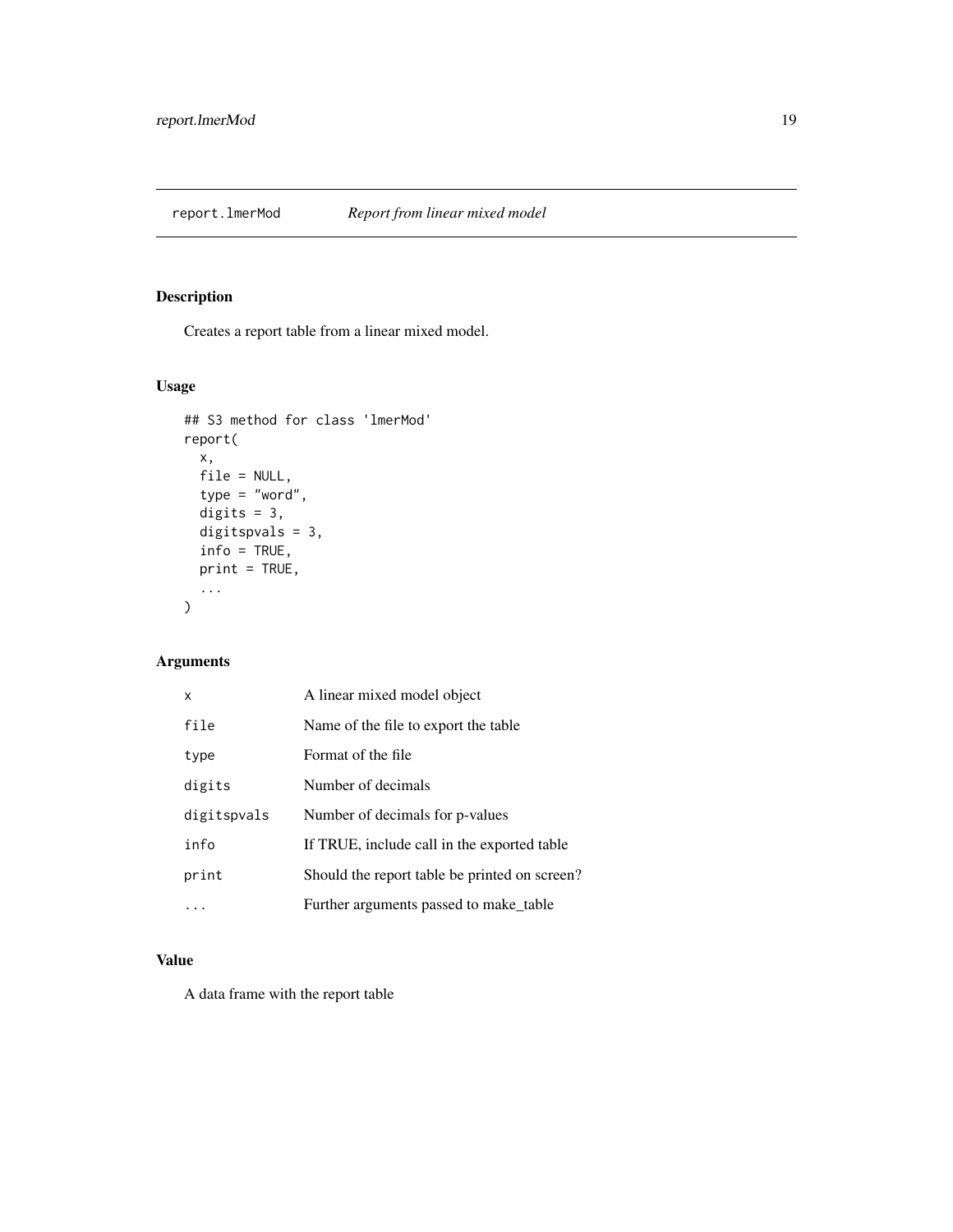<span id="page-19-0"></span>

Creates a report table from a quantile mixed model.

## Usage

```
## S3 method for class 'lqmm'
report(
 x,
 file = NULL,
 type = "word",digits = 3,
 digitspvals = 3,
  info = TRUE,
 print = TRUE,
  ...
)
```
## Arguments

| x           | A quantile model object                       |
|-------------|-----------------------------------------------|
| file        | Name of the file to export the table.         |
| type        | Format of the file                            |
| digits      | Number of decimals                            |
| digitspvals | Number of decimals for p-values               |
| info        | If TRUE, include call in the exported table   |
| print       | Should the report table be printed on screen? |
|             | Further arguments passed to make_table        |

## Value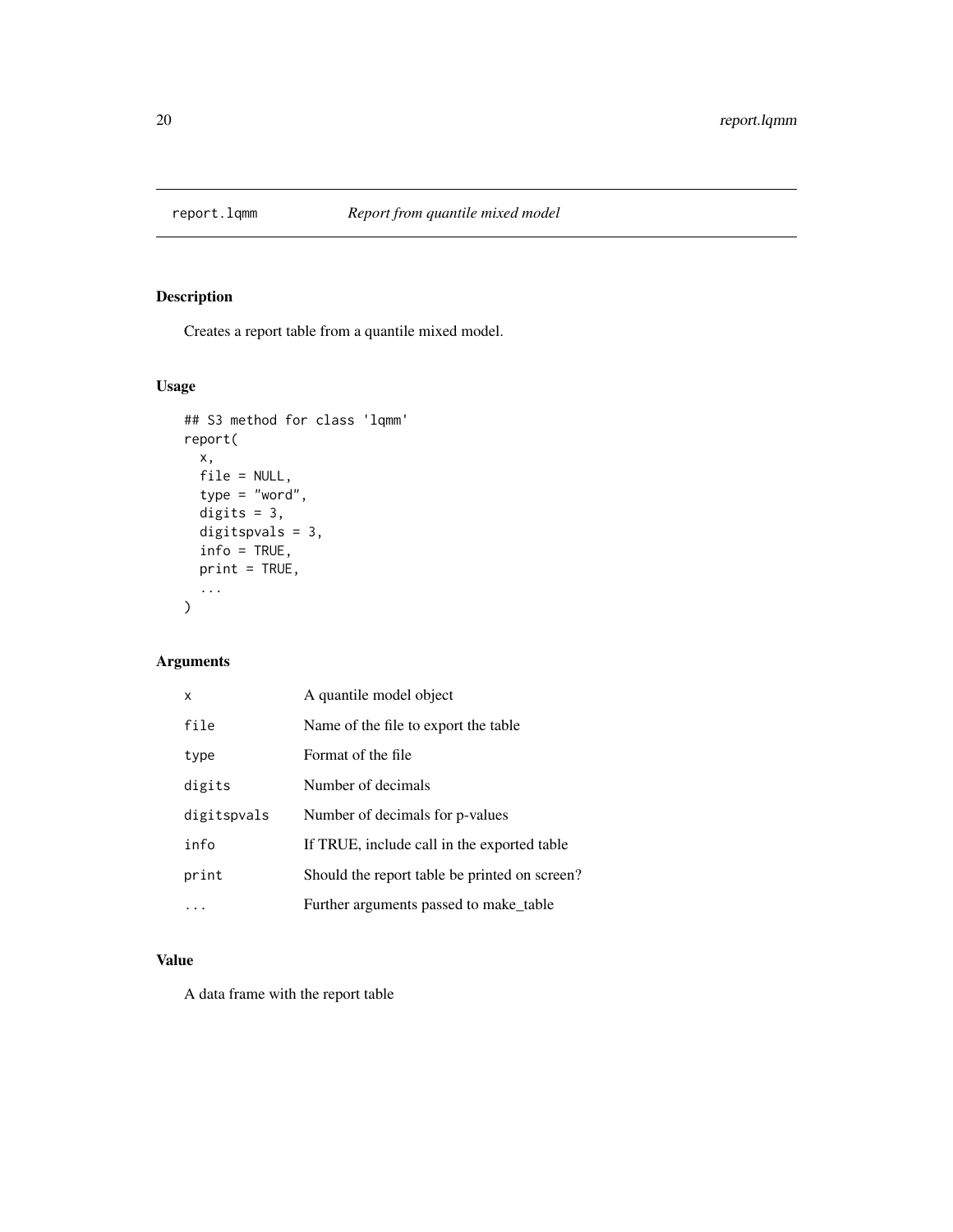<span id="page-20-0"></span>report.merModLmerTest *Report from linear mixed model with pvalues*

#### Description

Creates a report table from a linear mixed model.

#### Usage

```
## S3 method for class 'merModLmerTest'
report(
 x,
 file = NULL,
 type = "word",digits = 3,
 digitspvals = 3,
 info = TRUE,print = TRUE,
  ...
)
```
## Arguments

| x           | A linear mixed model object                   |
|-------------|-----------------------------------------------|
| file        | Name of the file to export the table.         |
| type        | Format of the file                            |
| digits      | Number of decimals                            |
| digitspvals | Number of decimals for p-values               |
| info        | If TRUE, include call in the exported table   |
| print       | Should the report table be printed on screen? |
|             | Further arguments passed to make table        |

## Value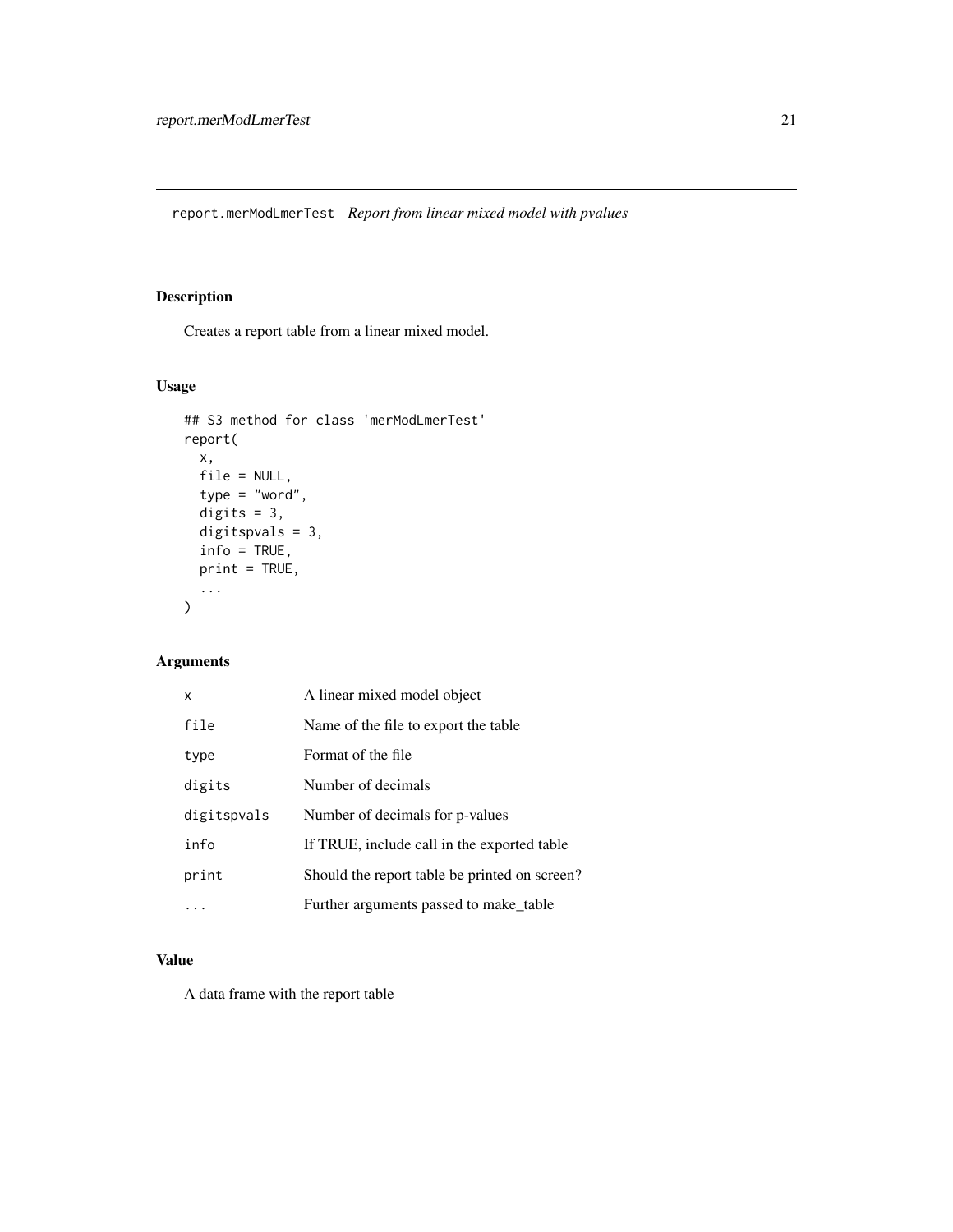<span id="page-21-0"></span>

Creates a report table.

## Usage

## S3 method for class 'numeric' report(x, ...)

#### Arguments

|          | A numeric variable                     |
|----------|----------------------------------------|
| $\cdots$ | Further arguments passed to make table |

## Value

A data frame with the report table

| report.rlm | Report from robust linear model (rlm) |
|------------|---------------------------------------|
|            |                                       |

## Description

Creates a report table from a robust linear model.

#### Usage

```
## S3 method for class 'rlm'
report(
 x,
 file = NULL,
  type = "word",
 digits = 3,
 digitspvals = 3,
  info = TRUE,print = TRUE,
  ...
\mathcal{L}
```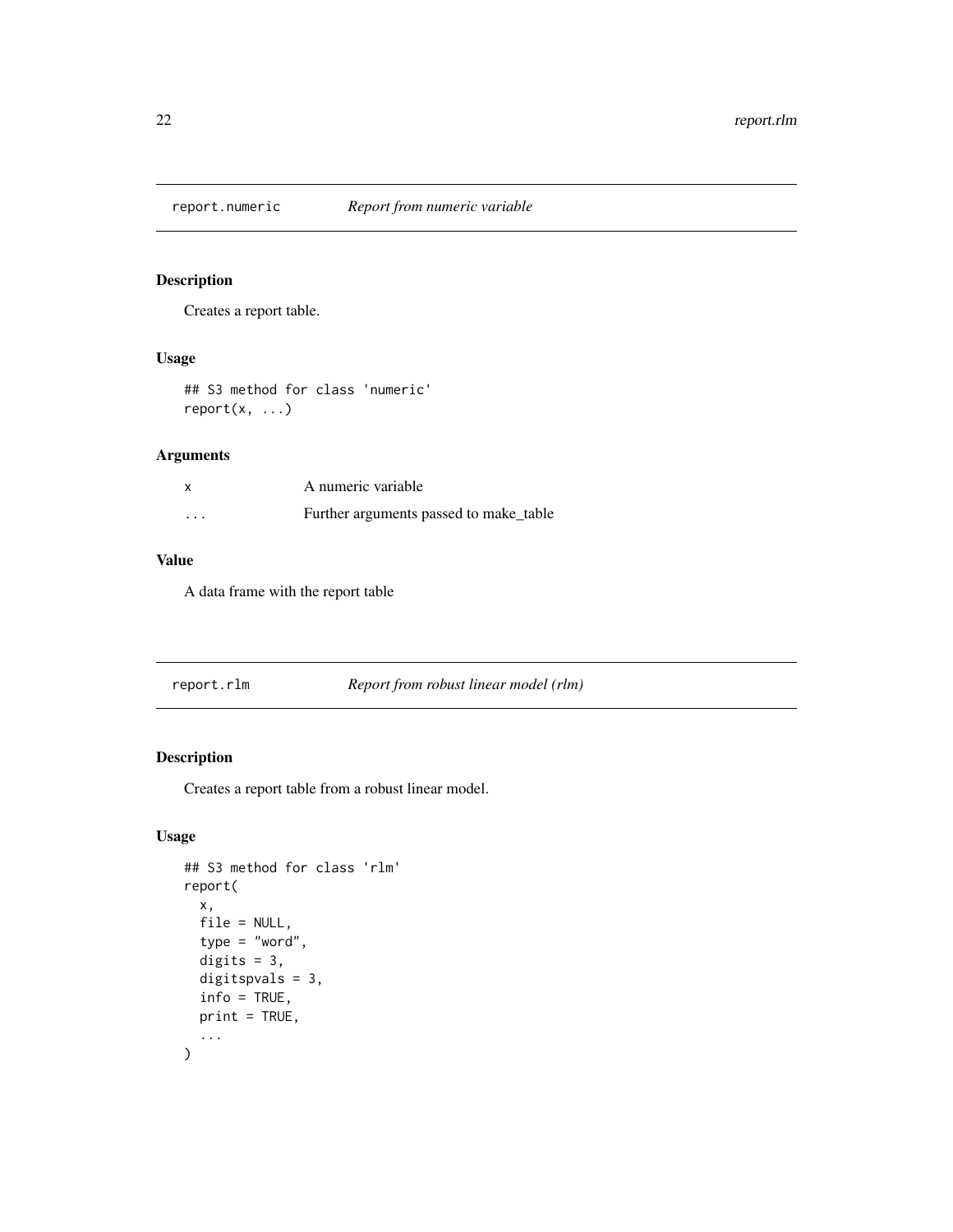#### <span id="page-22-0"></span>report.rq 23

## Arguments

| x           | A rlm object                                  |
|-------------|-----------------------------------------------|
| file        | Name of the file to export the table          |
| type        | Format of the file                            |
| digits      | Number of decimals                            |
| digitspvals | Number of decimals for p-values               |
| info        | If TRUE, include call in the exported table   |
| print       | Should the report table be printed on screen? |
|             | Further arguments passed to make_table        |

#### Value

A data frame with the report table

| Report from quantile regression model<br>report.rq |  |
|----------------------------------------------------|--|
|----------------------------------------------------|--|

## Description

Creates a report table from a quantile regression model.

#### Usage

```
## S3 method for class 'rq'
report(
  x,
 file = NULL,
 type = "word",digits = 3,
 digitspvals = 3,
  info = TRUE,
 print = TRUE,
  ...
\mathcal{L}
```
## Arguments

| x           | A quantreg model object                       |
|-------------|-----------------------------------------------|
| file        | Name of the file to export the table          |
| type        | Format of the file                            |
| digits      | Number of decimals                            |
| digitspvals | Number of decimals for p-values               |
| info        | If TRUE, include call in the exported table   |
| print       | Should the report table be printed on screen? |
|             | Further arguments passed to make_table        |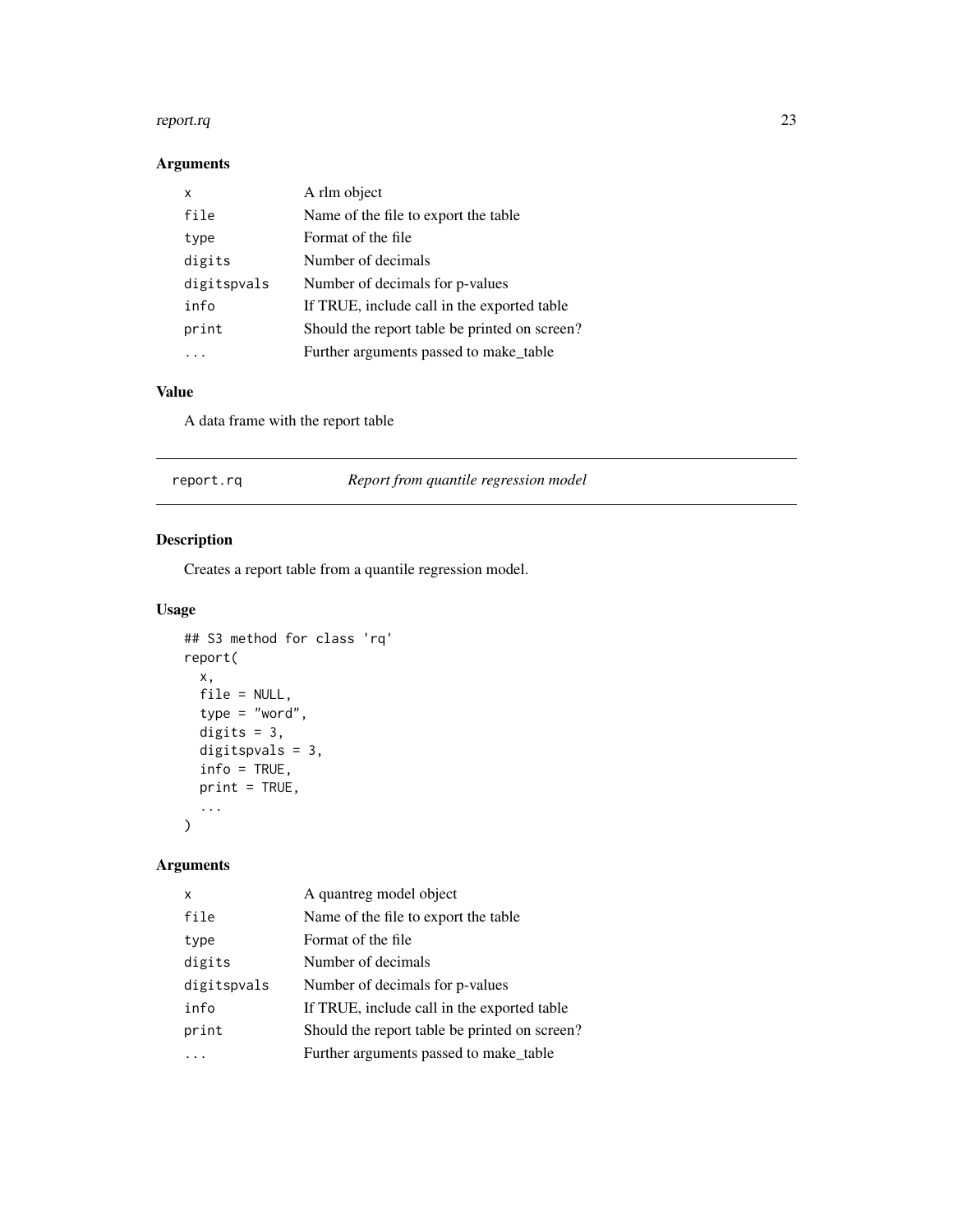<span id="page-23-0"></span>24 rob.pvals

## Value

A data frame with the report table

| rob.ci | Function to compute bootstrap confidence intervals for robust linear |
|--------|----------------------------------------------------------------------|
|        | regression models                                                    |

## Description

Estimates confidence intervals for rlm models.

#### Usage

 $rob.ci(x, level = 0.95, maxit = 200, R = 2000)$ 

#### Arguments

| x     | A rlm object                          |
|-------|---------------------------------------|
| level | Confidence level for the interval     |
| maxit | Maximum number of iterations per fit. |
| R     | Number of boostrap samples            |

#### Value

A matrix with bootstrap confidence intervals for each variable in the model

rob.pvals *Function to compute p-values for robust linear regression models*

#### Description

Estimates p-values for rlm models.

#### Usage

rob.pvals(x)

#### Arguments

x A rlm object

#### Value

A vector of p-values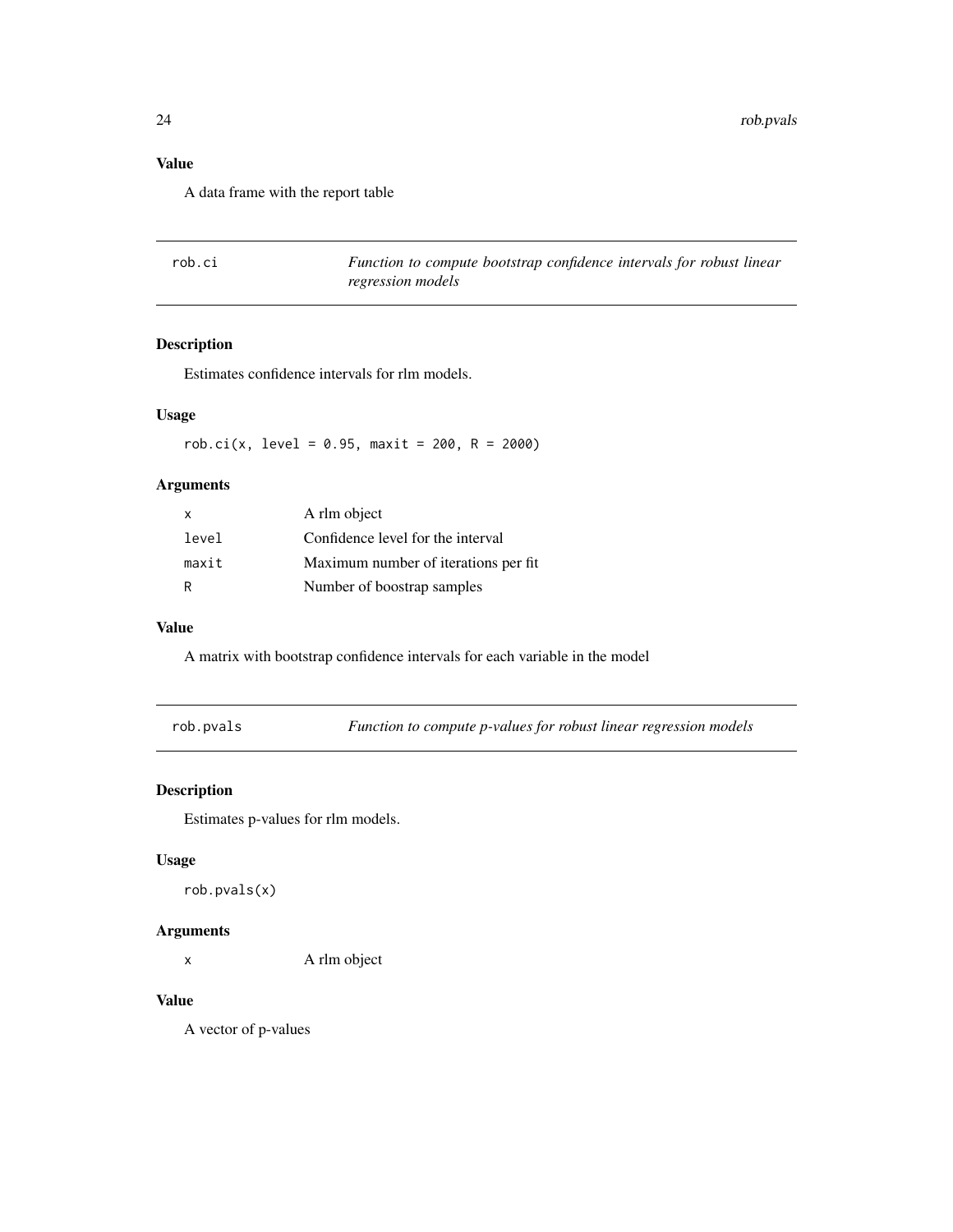<span id="page-24-0"></span>

Internal function for make\_word\_table.

#### Usage

set\_noms(x, args)

#### Arguments

| x    | A flextable object                 |
|------|------------------------------------|
| args | A names list with the header names |

### Value

A flextable object with assigned header names

| Generic VarCorr function<br>VarCorr |
|-------------------------------------|
|-------------------------------------|

## Description

Extract Variance-Covariance Matrix.

#### Usage

 $VarCorr(x, sigma = 1, ...)$ 

#### Arguments

| X       | A model object                                                  |
|---------|-----------------------------------------------------------------|
| sigma   | Optional value used as a multiplier for the standard deviations |
| $\cdot$ | Further arguments passed to VarrCorr methods                    |

## Value

A Variance-Covariance Matrix